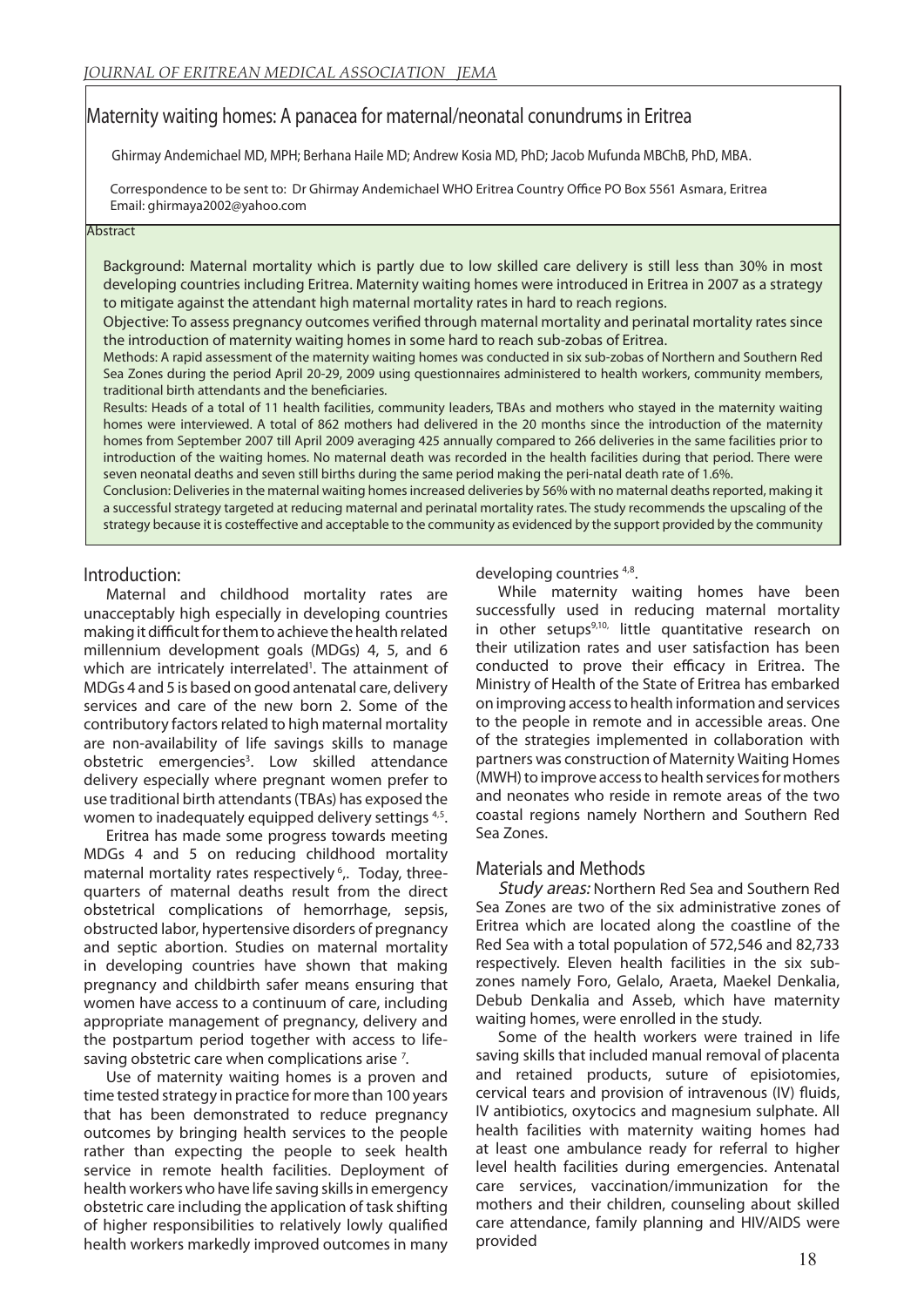#### *JOURNAL OF ERITREAN MEDICAL ASSOCIATION JEMA*

During their admission, mothers were provided with rations of pasta, rice, oil, milk, soap, OMO, tomato paste and cooking utensils which they return to the homes back when they were discharged. The estimated cost of the consumables provided to mothers was 750.00 Nakfa (50.00 USD) per mother per pregnancy.

Data collection: Delivery records and other available documentation were reviewed. Interviews were conducted using self administered questionnaires with Zonal Health Management Teams, health workers in each health facility visited, local administrators, TBAs and the pregnant mothers in the Maternity Waiting Homes.

#### Results of the study

There were a total of 11 maternity waiting homes in the six sub-zones in Northern and Southern Red Sea Zones. The admission criteria for mothers to the maternity waiting homes were any mother who resided from distant areas (distance from the health facility more than 10 kms), who was pregnant for eight months or more, irrespective of her gravidity, parity, medical and obstetrical history was eligible.

The number of deliveries in 11 health facilities in the period September 2006 to August 2007, September 2007 to August 2008 and September 2008 to April 2009 (8 months period) was compared and the result elucidated that there was a 48.5% increment in 2007/2008 as compared to that of 2006/2007.

Available data from September 2006 to August 2007 prior to the introduction of maternity waiting homes, total deliveries were 266 and there were five maternal deaths recorded in the health facilities making case fatality rate of 1.9%. Since the introduction of waiting homes, officials at the health facilities were asked if there was any maternal death in the past 12 months, there were 474 deliveries in the past 12 months (May 2008 to April 2009) and there was no any maternal death recorded in the health facilities visited. A delivery record review for the period September 2007 to April 2009 was done and there were a total of 862 mothers delivered in the health facilities, but there was no any maternal death recorded at the facility (Figure 1).

There were seven neonatal deaths and seven still births in the same period making the peri-natal death rate of 1.6%.

Figure: Number of deliveries in September 2006 to April 2009



Although six out of 11 (54.5%) of the health facilities visited had ambulances for referral, the ambulances lacked tires and fuel which the zoba MOH, minor constraints which were being addressed by the concerned authorities.

Seven out of eleven facilities (63.6%) had a communication facility; four used their own mobile phones to communicate with referral centers and zonal medical offices and three used either administration of Ministry of Defense VHF Radios for communication. Four of the eleven health facilities (36.4%) did not have any means of communication.

All 11 health facilities had at least one health worker, a nurse, midwife and/or an associate nurse who was trained and had the competence to handle emergency obstetric care. The skills that require further training were vacuum delivery and removal of retained products using Manual Vacuum Aspirator and/or Evacuation and Curettage equipment. Only one health facility had not performed removal of retained products and only two health facilities had not performed vacuum assisted deliveries. All health facilities visited administered IV fluids, parenteral antibiotics, sedatives, and oxytocics, administration of magnesium sulphate for management of pregnancy induced hypertension and there were enough stocks of all the medications specified above except ergometrin which was expired seven years before the study.

Seventeen randomly selected pregnant mothers admitted to the maternity waiting homes who were interviewed were satisfied with the services they received from the health facilities.

#### **Discussion**

The Ministry of Health State of Eritrea introduced maternity waiting homes as a strategy to offset the high maternal and perinatal mortality rates experienced in hard to reach areas. During the year prior to the introduction of the homes, there were 266 deliveries, 5 maternal deaths in the health facilities and the maternal mortality rate was nearly 2%. After the introduction of maternity waiting homes, 866 deliveries averaging 415 annually; an increase of more than 50% , from 2007 to 2009 for a period of 20 months were recorded with no maternal death. The perinatal mortality rate of 1.6% was reported after the introduction of the maternity waiting homes.

Developing countries including Eritrea are confronted by high maternal mortality and infant mortality rates for which there is urgent need for interventions. One of the tested and proven strategies is the establishment of maternity waiting homes a practice which has been in existence for more than 100 years <sup>9-11</sup>. In developing countries even under the best of times, the delivery rate in health facilities is less than 30% with as low as 15% in other settings<sup>6</sup>. Clearly, if the MDGs 4 and 5 which are closely related to delivery, health services have to be brought to the people rather than wait for people to come to them.

Hard to reach areas can be accessed through mobile health services for immunization and other primary health care services. Because of the unscheduled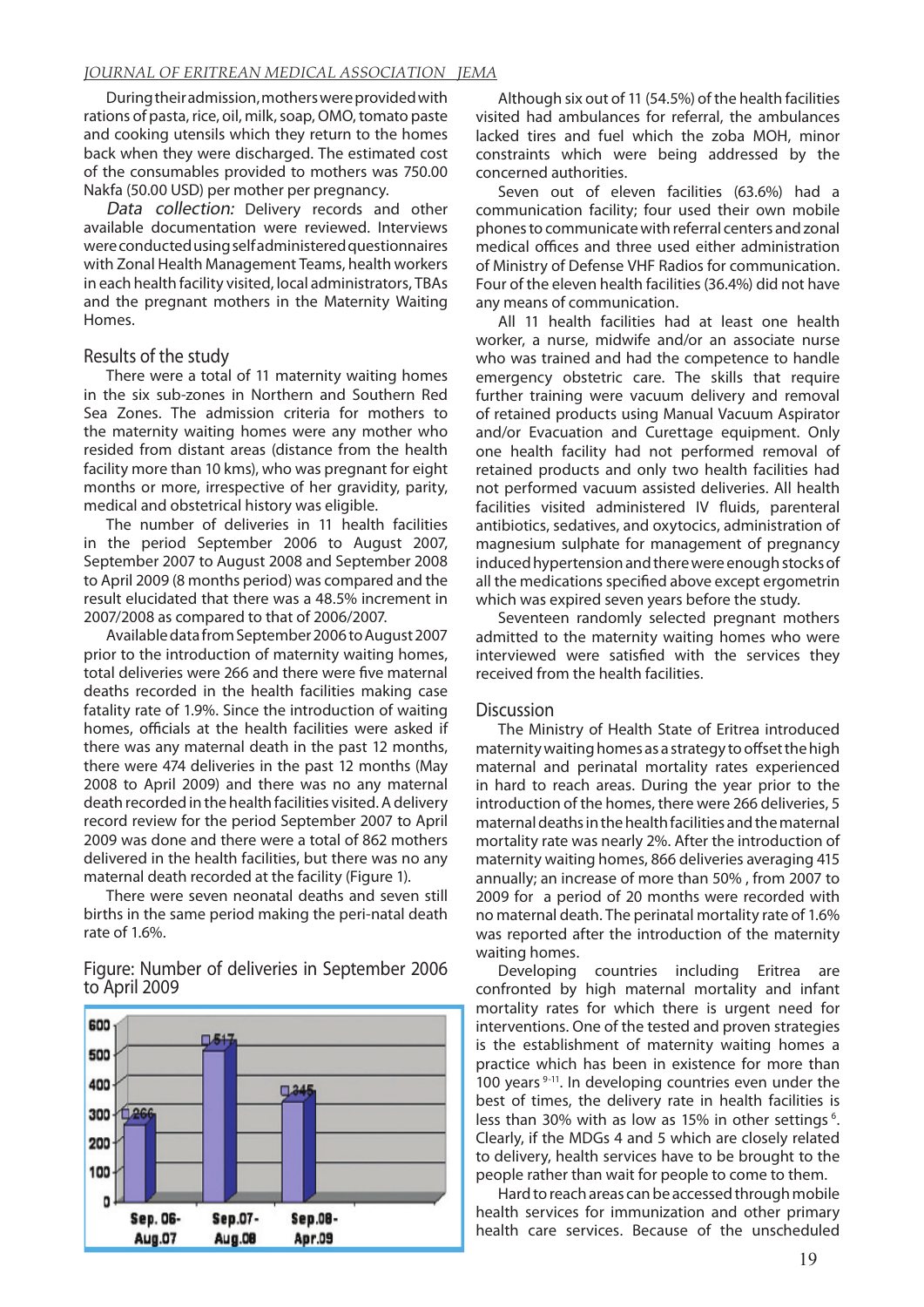### *JOURNAL OF ERITREAN MEDICAL ASSOCIATION JEMA*

nature of deliveries and the preponderance for deliveries to occur at night compounded by nonavailability of transport and ambulance services, the need for maternity waiting homes becomes apparent<sup>9</sup>. Pregnancy outcomes from high risk pregnancies for mothers who delivered in maternity waiting homes were reported to be similar or better than those who delivered in the home under the services of TBAs<sup>2</sup>.

The complementarities between the services offered by the existing TBAs and the introduction of maternity homes have been strengthened through the training of TBAs on life saving skills plus the recognition of early danger signs and when to refer <sup>12</sup>. Trained TBAs in our study encouraged their clients to deliver in the maternity waiting homes and even accompanied them to the facilities. The observation on the facilitator role of TBAs in implementing de facto task shifting of higher functions by lower levels of human resources for health, has obviated the need for additional higher levels of trained staff to be deployed for deliveries.

Although the perinatal mortality rate was still unacceptably high, that level of 1.6% was still better than has reported from other developing countries<sup>1</sup>. The causes of the still births mainly were obstructed labor due to the restriction of the vaginal opening (infibulations) as Female Genital Mutilation/Cutting (FGM/C) is widely practiced in the areas<sup>13</sup>. The neonatal deaths were mainly due to birth asphyxia with low APGAR score, birth trauma during opening of the infibulated vaginal canal, they caused trauma to the new born and this was followed by infection, sepsis and death and one congenital abnormality recorded as a cause of neonatal death. All still births and neonatal deaths were from mothers who came after long hours of labor and failed attempt to deliver the child at home.

Some mothers came to the maternity waiting homes already late in labor and/or among those who gave birth at home. Birth asphyxia related to infibulations and birth trauma during failed attempts to deliver mothers at home by unskilled traditional birth attendants played a role sin some mothers. The majority of the still births and neonatal deaths which happened in recent years were due to unwanted pregnancies. This needs further investigation, to elucidate why peri-natal death among these groups of women is high.

In conclusion, the presence of maternity waiting homes and the voluntary use of the services were contributing to the increased skilled care attendance during last trimester of pregnancy, childbirth and postnatal periods and reduction of maternal mortality in the two regions. The maternity waiting homes whose location was selected by the community were acceptable to the community as indicated by the support to the facilities by the community in the form of maintenance and supplies, and the TBAs accompanying pregnant women to the homes.

## Recommendations:

1. The presence of Maternity Waiting Homes is contributing to the increase in skilled attendance during pregnancy, childbirth and postnatal periods in Northern & Southern Red Sea Zones. Coordinated and systematic support to create demand and sustain the operations of the maternity waiting homes is recommended.

2. Health facilities with Maternity Waiting Homes should be staffed by qualified and competent health workers to provide quality emergency obstetric care when complications arise. Continuous refresher courses and supportive supervision to provide on job training is recommended.

3. Provision of communication and trans portation facilities for online consultation, preparedness and referral should be an integral component of maternity waiting homes.

4. Traditional Birth Attendants and local administration are playing key role in bringing mothers to the maternity waiting homes. These groups of the community should be optimally utilized and a system put in place to motivate them. A bi-yearly consultation meetings and refresher courses are recommended.

5. The outcomes of birth for the infibulated mothers (FGM Type III) seem to be a dreadful event. Mass sensitization and education on the harmful effects of FGM and upgrading knowledge and skills of health workers to deal with infibulated mothers to improve the quality of care for the mothers and the newborns is recommended.

6. Peri-natal deaths are common among young, unmarried mothers; the reason for high mortality rate among these groups of women needs to be studied.

#### Acknowledgements

The assessment team expresses its heartfelt gratitude and appreciation to the Ministry of Health, Zonal Medical Offices, Health facilities and staff in Northern and Southern Red Sea Zones.

The role of the WCO Eritrea and the WR Dr Idrissa Sow is recognized with appreciation.

Heartfelt thanks on behalf of the mothers and children who are benefiting from the Project goes to the European Commission's Humanitarian Aid Office (ECHO) without whose support the assessment and the achievements so far recorded would not have been possible.

Appreciation goes to Dr. Zemicahel Ogbe from Orotta neonatology hospital who traveled with us to provide essential newborn care and resuscitation techniques to all health workers in the health facilities visited.

Last but not least, gratitude is extended to the subzobas, kebabis and village administration in the six subzobas visited the TBAs and mothers who dedicated their time and energy to respond to our questions.

#### References:

- 1) Landry MD, Raman S.Millennium Development Goals (MDGs): a global policy paradox. Healthc Q. 2008;11(1):126- 8, 4
- 2. Bhutta ZA, Darmstadt GL, Haws RA, Yakoob MY, Lawn